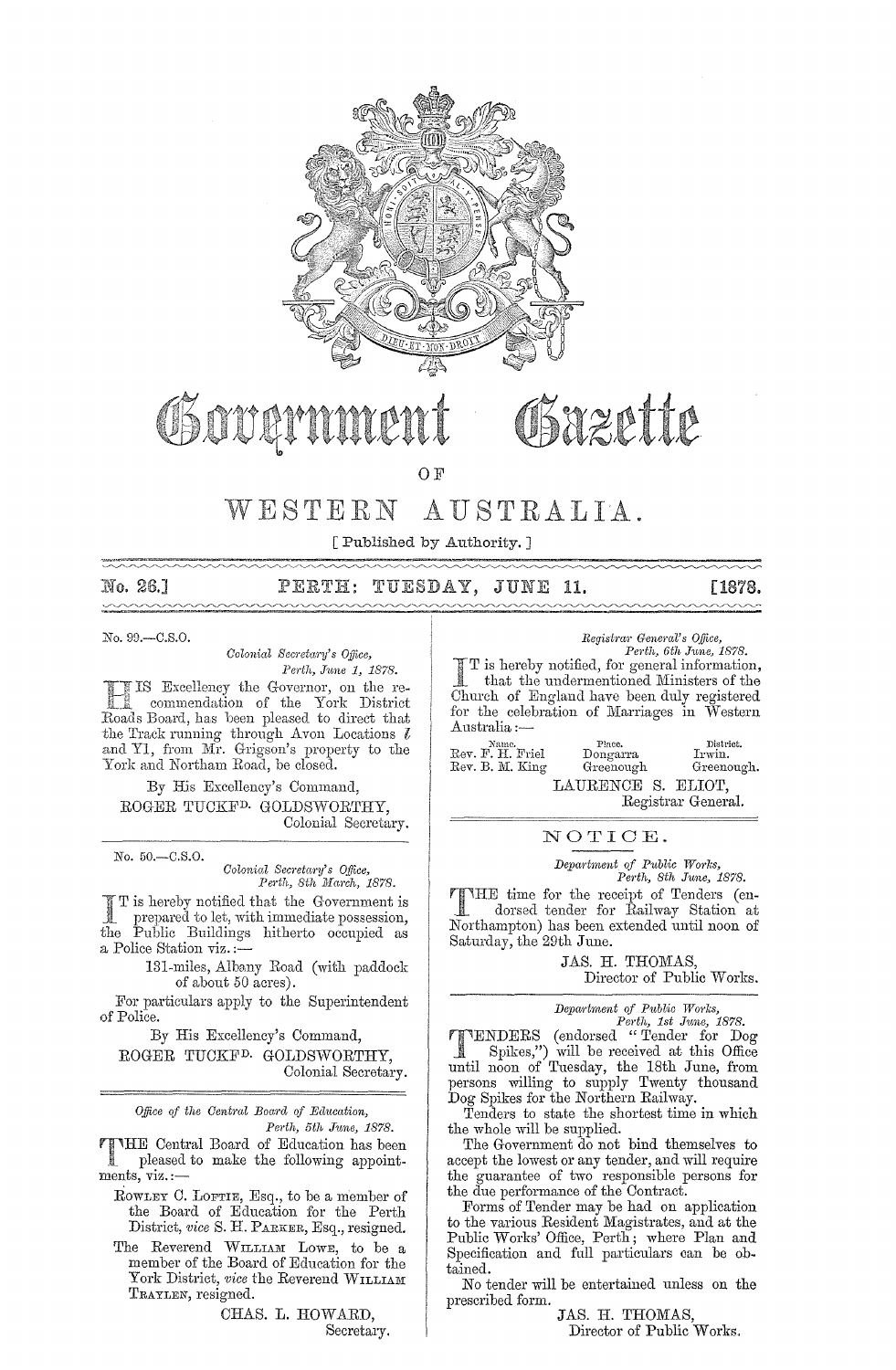# $Department of Public Works,$

*Perth, 17th May, 1878,*<br> **PENDERS** (endorsed "Tender for Light-<br> *Reener's* Overture  $C_1$ TENDERS (endorsed "Tender for Light- . keeper's Quarters, Geraldton,") will be received at this Office until noon of Monday, the 24th June, from persons willing to erect Assistant Lightkeeper's Quarters at Geraldton.

Copies of plan and specification may be seen at the office of the Resident Engineer, Champion Bay.

Tenders to state the shortest time in which the building will be erected.

The Government do not bind themselves to accept the lowest or any tender, and will require the guarantee of two responsible persons for the due performance of the Contract.

Forms of Tender may be had on application to the various Resident Magistrates, and at the Public Works' Office, Perth, where Plans, Specifications, Conditions, and full particulars can be obtained.

No tender will be entertained unless on the prescribed form.

JAS. H. THOMAS,

Director of Public Works.

# DEPARTMENT OF LAND TITLES.

Transfer of Land Act, 1874. TAKE NOTICE that Septimus Verinder Pizcy of Adelaide in the province of South Australia by George \Valpole Leake his Attorney has made applica-tion to bring under the operation of the above Act the

or thereabouts situate in the Avon District and known<br>as Avon Location P. Bounded on the N.W. by an East-North-East line from Avon River about 314 chains 47 links in length passing through a squared<br>and pointed post in a cross trench near a long permanent<br>pool in said river also through centre of a cast iron<br>boundary mark in a trench at East corner of Location<br>No. 3 at centre of a round and pointed post in a trench at<br>west corner of Location 62. Bounded on the North-<br>east by a South-south-east line about 104 chains 19<br>links in length to a squared and pointed post in a<br>trench at North Example 1983 and the Water in bed of the Avon River and on the South-west by said last run between South-west ends of the North-west and South-East boundaries.<br>All those parcels of land being<br>Swan Locations Nos. 82 and 83 containing 10 and 12

acres respectively, Fremantle Building Lot No. 45 containing 28

perches.

Fremantle Building Lots 46, 50 and 51 each contain-ing twenty-one and a half perches,

AND FURTHER TAKE NOTICE that all persons claiming<br>to have any title or interest in the said parcels of land<br>ARE HEREBY REQUIRED to lodge with the Registrar of Titles on or before the 2nd day of July a *caveat* forbidding the same from being brought under the operation of the said Act.

### J. C. H. JAMES, Commissioner of Land Titles.

## $Comptroller's$  *Office*, *Fremantle, 8th June, 1878.*

A CERTIFICATE of Freedom has been<br>issued to the undermentioned convict, whose sentence has expired:-

Reg. No. 8791 William Booth

HIS Excelleney the Governor has been pleased to revoke the Tickets-of-Leave of the undermentioned Convicts :-

Reg. No. 5693 John Hart

- 6094 James Kelly
- יי<br>" "<br>" " 8526 John Curran
- 9304 Samuel Statham
- "<br>" " 9434 John Donovan

JOHN F. STONE,

Superintendent.

WESTERN AUSTRALIA. Meteorological Observations for the month ending 30th April, 1878.

WIND Registered by Mr. Forsyth, Harbor Master, at Arthur's Head, Fremantle; altitude above the sea 55 feet, in Latitude 32° 02' 14" S., Longitude 115° 45' 12" E.

The other instruments registered are placed in the grounds adjoining the Survey Office, Perth; altitude above the sea 47 feet, in Latitude 31° 57' 25<sup>\*</sup>' S., Longitude 115° 52' 02" E.

MALCOLM FRASER, Surveyor General.

|                                                                              | BAROMETER:                                 |               | THERMOMETERS IN SHADE. |               |                       |              | RADIATION<br>THERMO-<br>METERS. |                               | WIND.                                      |                       | <b>DEGREE</b>                      |   |           | EVAPOR-                    |
|------------------------------------------------------------------------------|--------------------------------------------|---------------|------------------------|---------------|-----------------------|--------------|---------------------------------|-------------------------------|--------------------------------------------|-----------------------|------------------------------------|---|-----------|----------------------------|
| Mean Reading<br>Week<br>corrected, and re-<br>ending.<br>duced to sea level, | Dry.<br>Wet.                               |               |                        |               | RAIN:<br>Amount<br>in | Horizontal   |                                 | ΟF<br>HUMIDITY,<br>Saturation | CLOUD:<br>Mean<br>amount.                  | zoxe: Mean<br>amount. | ATION:<br>Amount                   |   |           |                            |
|                                                                              | and 32 deg. Fah.                           | Maxi-<br>mun. | Mini-<br>mum.          | Maxi-<br>mum. | Mini-<br>mum.         | Solar.       | Terres-l<br>trial.              | inches.                       | velocity in<br>miles, per<br>hour.         | General<br>direction. | $=100$ : mean<br>amount.           |   | $\circ$   | $\lim_{\text{inches.}}$    |
| 7th                                                                          | 30.064                                     | $83 - 5$      | 62.3                   | 75.7          |                       | $58.6$ 136.1 | 58.2                            | 0.16                          | 8.37                                       | S.W.                  | 70                                 | 7 | 2         | 0.95                       |
| 14 <sub>th</sub>                                                             | 30.074                                     | 80.0          | $55 - 7$               | 74.0          | 52.6                  | 131.3        | 51.8                            | 0:11                          | 10.60                                      | S.W.                  | 73                                 | 3 | 3         | 0.89                       |
| 21st                                                                         | 29.981                                     | 78.2          | 57.6                   | 71.8          | 53.7                  | 125.9        | 52.2                            | 1.44                          | 12.53                                      | N.W.                  | 73                                 | 6 | 7         | 1.03                       |
| 28th                                                                         | 30:006                                     | 72.3          | 59.3                   | 64.2          | 54.3                  | 121.6        | 51.3                            | 0.76                          | 16.26                                      | S.W.                  | 64                                 | 8 | 7         | 0.69                       |
| 29th<br>to<br>30th                                                           | 30.158                                     | 69.8          | 47.4                   | 66.6          |                       | $45.1$ 122.0 | 42.0                            | 0.031                         | 9.56                                       | S.W.                  | 76                                 | 3 | 4         | 0:10                       |
|                                                                              |                                            |               |                        |               |                       |              |                                 |                               | Total Rainfall for the month=2.501 inches. |                       |                                    |   |           |                            |
| $_{\rm Lowest}$                                                              | Highest reading of Barometer 30.170<br>do. | do.           | 29.759                 |               | on 30th<br>on 19th    |              |                                 |                               | Thermometers in shade.                     |                       | . Maximum $_{\rm{Dry}}$<br>Minimum |   | $95.6$ on | $2n_d$<br>$41.3$ on $29th$ |

The Observations are taken at Perth at 10 a.m., (excepting Barometer, which is registered at 12 a,m,,) and at Fremantle, at 6 a.m., and 6 p.m.  $M$ ,  $A$ , C. Fraser,

Observer.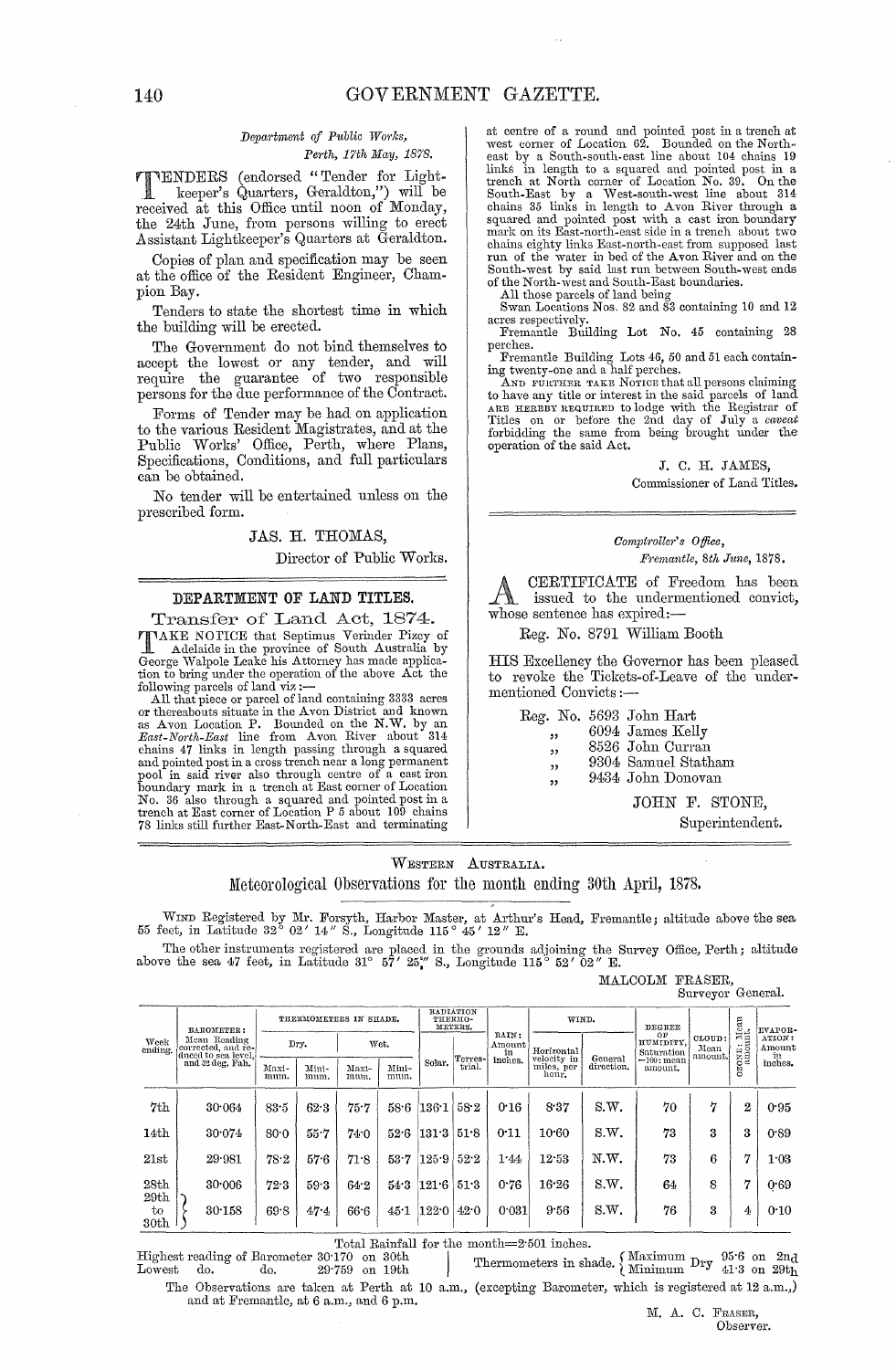### Class. No. Applicants. Class.  $\mathbf{N}$ o Applicants. Acres Rent. Acres. Rent.  $\begin{tabular}{l|c|c} & AVON. & \multicolumn{2}{c}{M.~\!\!\!R.~\!\!\!T.~\!\!\!W.~\!\!\!W.~\!\!\!W.~\!\!\!W.~\!\!\!W.~\!\!\!W.~\!\!\!W.~\!\!\!W.~\!\!\!W.~\!\!\!W.~\!\!\!W.~\!\!\!W.~\!\!\!W.~\!\!\!W.~\!\!\!W.~\!\!\!W.~\!\!\!W.~\!\!\!W.~\!\!\!W.~\!\!\!W.~\!\!\!W.~\!\!\!W.~\!\!\!W.~\!\!\!W.~\!\!\!W.~\$ **NORTH** A 1048<br>
,, 1101<br>
,, 1102<br>
,, 1103<br>
,, 1105<br>
,, 1106<br>
,, 1107<br>
,, 1107 £1555555  $\begin{array}{c} 2000 \\ 2000 \\ 2000 \\ 3000 \\ 1000 \\ 2000 \\ \end{array}$ Richard Gibbons<br>John W. Cowan A 3070  $\mathbf{1}$ 5000  $_{\rm C}^{\rm A}$ Eichard G:<br>
John W. C<br>
Do....<br>
Do....<br>
Do....<br>
Do....<br>
Do....  $\frac{5000}{20000}$ <br> $\frac{20000}{20000}$ <br> $\frac{20000}{20000}$  $\begin{smallmatrix} 1& 9& 3081& 3086& 3087& 3086& 3086& 3086& 3086& 3086& 3086& 3086& 3086& 3086& 3086& 3086& 30820& 3299& 3299& 3299& 3299& 3299& 3299& 3299& 3299& 3299& 3299& 3299& 3299& 3299& 3299& 3299& 3299& 3299& 3299& 3299& 32$  $\vdots$  $\begin{smallmatrix} 2\\2\\1 \end{smallmatrix}$  $\ldots$  $\ddotsc$  $\begin{array}{c} \ldots \\ \ldots \\ \ldots \end{array}$  $\frac{1}{10}$ ,, Ë 16000 20000  $\frac{8000}{1300}$ <br> $\frac{1300}{1000}$ <br> $\frac{3000}{2000}$ <br> $\frac{2000}{2000}$  ${\rm\textsc{McKay}}$  Brothers  $\rm \stackrel{\prime\prime}{A}$  $\frac{7}{1107}$ 20000  $\overleftrightarrow{2}$  $\begin{minipage}{.4\linewidth} \textbf{PLANTAGENTER} \textbf{,} \\\textbf{George Chester} \end{minipage}$ ï  $2\quad 0\quad 0$ A 3252  $\mathbf{I}$ 2000  $\ddotsc$ ,,,,,,,,,,,,,,,,,, SUSSEX. Keenan and Forrest...  $\mathbf{1}$ 2000  $2\quad 0\quad 0$ A 3059  $\frac{2000}{2000}$ <br> $\frac{4000}{4000}$ <br> $\frac{4000}{2000}$ SWAN,<br>Jr. & Jno. Clune & Co.<br>Charles A. Glover ...<br>Matthew Clune ...  $\begin{array}{c} 100 \\ 1000 \\ 1000 \\ 1000 \end{array}$  $\begin{array}{c} 5 & 0 \\ 1 & 0 \\ 1 & 0 \\ 4 & 0 \\ 2 & 1 \\ 1 \\ 7 & 1 \\ 3 & 0 \\ 10 & 0 \\ 10 & 0 \\ \end{array}$ 1989  $S. O.$ Lic 00000000000  $\begin{smallmatrix} &1282\ \textbf{A} & 3263\ \textbf{B} & 3264\ \textbf{C} & 3265\ \textbf{D} & 3266\ \textbf{D} & 3266\ \textbf{D} & 3267\ \end{smallmatrix}$ Mathew Clune<br>
IDo.....<br>
William T. King<br>
Thomas Ferguson<br>
Matthew Clune & Co.<br>
Jr. & Jno. Clune & Co.<br>
Elizabeth Wilson<br>
Matthew Clune<br>
William Minchin<br>
William Minchin<br>
William Minchin<br>
William Minchin<br>
William Minchin<br>
W ,,,,,,,,,,,,,,  $\frac{1000}{1460}$ <br> $\frac{2000}{2000}$ 3266<br>3267 4000<br>2000 John Seabrook<br>Wm. Forward, jun....<br>Do.... ... ... ,,  $3268$ <br> $3270$ <br> $3277$ <br> $3287$ <br> $3287$ <br> $3271$  $\begin{array}{c} 2000 \ 1700 \ 7040 \ 1000 \ 3000 \ 1000 \ 10000 \end{array}$  $\frac{3313}{100}$  $\frac{1}{2}$   $\frac{1}{0}$ <br>3 0 ,, CANNING.<br>John Liddelow ...<br>Jno. K. Churchyard...  $\mathbf{1}$  $\begin{smallmatrix} 6 & 12 \\ 1 & 8 \end{smallmatrix}$ A 3260 Ē 6500<br>1400  $\begin{smallmatrix}0\\0\end{smallmatrix}$ ,, 3261 3275 Samuel Jones... ,,  $\begin{array}{ll} \text{VICTORIA.}\\ \text{Olier Brothers} & \dots \\ \text{Herry J. Cooke} & \dots \\ \text{Murn. P. Complex} \\ \text{National W. Cooke} & \dots \\ \text{Murch. P. Complex} \\ \text{Murch. P. Company} \\ \text{Murch. P. Company} \\ \text{Do.} & \dots & \dots \\ \text{Do.} & \dots & \dots \\ \text{Do.} & \dots & \dots \\ \text{Do.} & \dots & \dots \\ \text{No.} & \dots & \dots \\ \text{No.} & \dots & \dots \\ \text{No.} & \dots & \dots \\ \text{No.} & \dots & \dots \\ \text{No.} & \dots & \dots \\ \text{$ COCKBURN SOUND.<br>Michael Murphy ...<br>Knight Brothers ...<br>Do.... ... ... VICTORIA.  $\begin{array}{c} 194 \\ \text{1293} \\ \text{A} \ 3107 \\ \text{3148} \\ \text{9} \ 3169 \\ \text{13162} \\ \text{13163} \\ \text{13163} \\ \text{13164} \\ \text{13164} \\ \text{13170} \end{array}$ A 3258<br> $\frac{3259}{123259}$  $\begin{smallmatrix} 2 & 0 \\ 1 & 0 \\ 1 & 0 \end{smallmatrix}$  $\begin{array}{c} 2000 \\ 1000 \\ 1000 \end{array}$  $\frac{100}{100}$ <br> $\frac{3000}{6000}$  $\begin{array}{c} 5 & 0 \\ 5 & 1 \\ 0 & 6 \\ 6 & 3 \\ 1 & 0 \\ 5 & 5 \\ 6 & 0 \\ 1 & 10 \\ 2 & 1 \\ 1 & 0 \\ 1 & 1 \\ 1 & 1 \\ 1 \end{array}$  $\mathbf{1}$  $\begin{smallmatrix}0\0\0\0\end{smallmatrix}$ S. O. Lea<br>S. O. Lie<br>2  $000000000000000$  $\ddotsc$  $\ddotsc$ ,,<br>,,  $\ddot{\phantom{0}}$  $\frac{1}{2}$ KOJONUP. 7000<br>2000 Elijah Quartermaine 1231 100  $500$ S.O. Lic ,,  $\frac{10000}{10000}$ <br> $\frac{10000}{3000}$ <br> $\frac{5000}{2000}$ MELBOURNE.<br>
Ewen Mackintosh<br>
Jno. & Jer. Clune<br>
Donald Macpherson<br>
Donald Macpherson ,,  $\begin{array}{c} 100 \\ 1000 \\ 11200 \\ 2000 \\ 2000 \end{array}$  $\begin{array}{c} 1278 \\ \text{A}\ 3317 \end{array}$  $\begin{smallmatrix}5\\1\\1\\2\\2\\2\end{smallmatrix}$  $\begin{array}{c} 5 & 0 \\ 1 & 0 \\ 11 & 2 \\ 2 & 0 \\ 2 & 0 \\ 1 & 0 \\ 2 & 0 \\ 1 & 0 \\ \end{array}$ , 3163<br>, 3164<br>, 3170<br>, 3173<br>, 3186  $|8.0, \text{Lie}$ 00000000 ,,,,,,,,,,,  $\mathbb{D}^0$ ...  $\begin{array}{c} \text{Do...} \qquad \ldots \qquad \ldots \qquad \text{Do...} \qquad \ldots \qquad \ldots \qquad \text{Thomas Jones} \qquad \text{Peter Fraser} \qquad \ldots \qquad \text{George Shenton} \qquad \text{Do...} \qquad \ldots \qquad \ldots \qquad \ldots \qquad \ldots \qquad \ldots \qquad \ldots \qquad \ldots \qquad \ldots \qquad \ldots \qquad \ldots \qquad \ldots \qquad \ldots \qquad \ldots \qquad \ldots \qquad \ldots \qquad \ldots \qquad \ldots \qquad \ldots \qquad \ldots \qquad \ldots \qquad \ldots \q$  $\ddot{\cdot}$ 43000  $\ddot{\phantom{0}}$ ,, 2000<br>2000<br>2000<br>2000 ,, 3380 5000  $\ddot{\phantom{0}}$  $\ddotsc$ WELLINGTON.<br>John Barron ...<br>Do... ...  $\ddotsc$  $A$  3202  $\mathbf 1$ 2000  $\begin{smallmatrix} 2 & 2 & 2 \\ 2 & 2 & 1 \\ 1 & 3 & 5 \end{smallmatrix}$  $\ddotsc$  $\ddotsc$  $\frac{3203}{1,}$ <br> $\frac{3204}{3205}$ <br> $\frac{3205}{1,}$  $\frac{2000}{2000}$  $\ddot{\cdot}$ ,,<br>,, MURRAY.  $\begin{minipage}{.4\linewidth} \textbf{Michael Pollard} \end{minipage}$ ,, 3190 John Fouracre<br>Joseph Bailey...  $\mathbf{1}$ 3000  $\begin{smallmatrix} 3 & 0 \\ 3 & 0 \end{smallmatrix}$  $\begin{smallmatrix}0\0\0\end{smallmatrix}$  $\ddotsc$ ,,<br>,,<br>,, 3000  $\overline{D}$  $1000$  $\ddotsc$ 55 ,, ... Joseph Bailey...  $, \frac{3207}{ }$ 3000 NELSON.<br>Edwd. R. Brockman<br>Jesse Giblett ...<br>J. G. Lee Steere<br>James Harrison  $\ddotsc$ ,, 3053<br>,, 3217<br>,, 3218<br>,, 3220<br>,, 3221  $\mathbf 1$ 24000  $24$  $\circ\circ\circ\circ$ WILLIAMS.  $\begin{array}{c} 1244 \\ 1258 \\ 1259 \end{array}$ Richard Clayton<br>E. T. Hooley & M. New  $\begin{array}{c} 100 \\ 100 \\ 100 \end{array}$  $5000000000000000000000$  $\frac{5000}{1000}$ O. Lic  $\frac{1}{5} \frac{5}{10} \frac{1}{18} \frac{1}{4} \frac{4}{13} \frac{4}{4}$ 515<br>15<br>17 ,,<br>,,  $\dddot{z}$ E. T. Hooley & M. N.<br>Thomas Newman<br>Joannes Fleay<br>James Fleay<br>William Lukin<br>George Shenton<br>Cowcher Brothers<br>Edward Lilly ...<br>Edward Lilly ... ,, 5000 ,,<br>,,<br>,,  $\begin{smallmatrix} 1259 \ \textbf{A} & 3227 \ \textbf{B} & 3229 \ \textbf{B} & 3231 \ \textbf{C} & 3237 \ \textbf{D} & 3238 \ \textbf{D} & 3239 \ \textbf{D} & 3239 \ \textbf{D} & 3239 \ \textbf{D} & 3239 \ \textbf{D} & 3239 \ \textbf{D} & 3239 \ \textbf{D} & 3239 \ \textbf{D} & 3239 \ \textbf{D} & 3239 \ \textbf{D} & 3239 \ \textbf{D} & 3239 \$ ï  $10000$ <br> $18000$ <br> $1387$ <br> $4000$ <br> $4000$ William Gibbs<br>William Gibbs, jun....  $1000$  $\ddotsc$ 7000  $\ddotsc$  $\dddot{...}$ NORTH.  $\overline{\rm N}$ 1045 Richard Gibbons  $\begin{array}{ccc} 1&0\\ 1&0\\ 1&0 \end{array}$  $\mathbf A$ 10000  $\begin{smallmatrix}0\0\0\0\end{smallmatrix}$  $\ddot{\phantom{0}}$  $\frac{1046}{1047}$ 12960  $\mathbb{D}^0$ ...  $\ddot{ }$ 10000<br>7000 3239 ,,<br>,, 33<br>33

Crown Lands' Office, Perth, June 5, 1878.

ETURN of Applications for Leases and Licenses of Crown Land approved during May, R  $1878:$ 

MALCOLM FRASER, Commissioner of Crown Lands.

3240

### SALES. LAND

Crown Lands' Office, Perth, 11th June, 1878.

4000

THE undermentioned Allotments of Land will be offered for Sale, at Public Auction, on the dates and at the places specified in the Schedule below, at one o'clock, p.m.

| SCHEDULE. |  |
|-----------|--|
|-----------|--|

| Date of Sale. | Place of Sale.               | Description of Lot.                        | Number of Lot.                 | Quantity.            | Upset Price.         |
|---------------|------------------------------|--------------------------------------------|--------------------------------|----------------------|----------------------|
|               |                              |                                            |                                | r. p.<br>a.          |                      |
| 1878.         |                              |                                            |                                |                      |                      |
| 3rd July      | Perth<br>$\ddotsc$           | Fremantle<br>Town<br>$\dddot{\phantom{0}}$ | 720                            | 2 16<br>$\theta$     | $\pounds12$          |
| Do.           | Newcastle                    | Newcastle<br>Do.<br>$\ddotsc$<br>$\ddotsc$ | 61<br>$\cdots$                 | -28<br>$\theta$<br>L | $\pounds$ 710s.      |
| Do.           | ${\rm York}$                 | York<br>Sub.<br>$\cdots$                   | 56<br>$\ddotsc$                | 8<br>6<br>$\theta$   | $\pounds2$ per acre. |
| 4th July      | Geraldton<br>$\ddotsc$       | Geraldton<br>Town<br>$\dddotsc$            | 388                            | 3 24<br>$\theta$     |                      |
| Do.           | Do.<br>$\ddotsc$<br>$\cdots$ | Do.<br>Do.<br>$\ddotsc$                    | 389<br>$\cdots$                | 3 24<br>$\theta$     | £15 per lot.         |
| Do.           | Do.<br>$\cdots$<br>$\cdots$  | Northampton<br>Do.<br>$\cdots$             | 51<br>$\cdots$<br>$\cdots$<br> | $\cdots$             | $\pounds12$          |
| Do.           | Northam<br>$\cdots$          | Northam<br>Sub.                            | 87<br>$\cdots$                 | 24<br>$\Omega$<br>5  | 30s. per acre.       |
|               |                              |                                            |                                |                      |                      |

MALCOLM FRASER, Commissioner of Crown Lands.